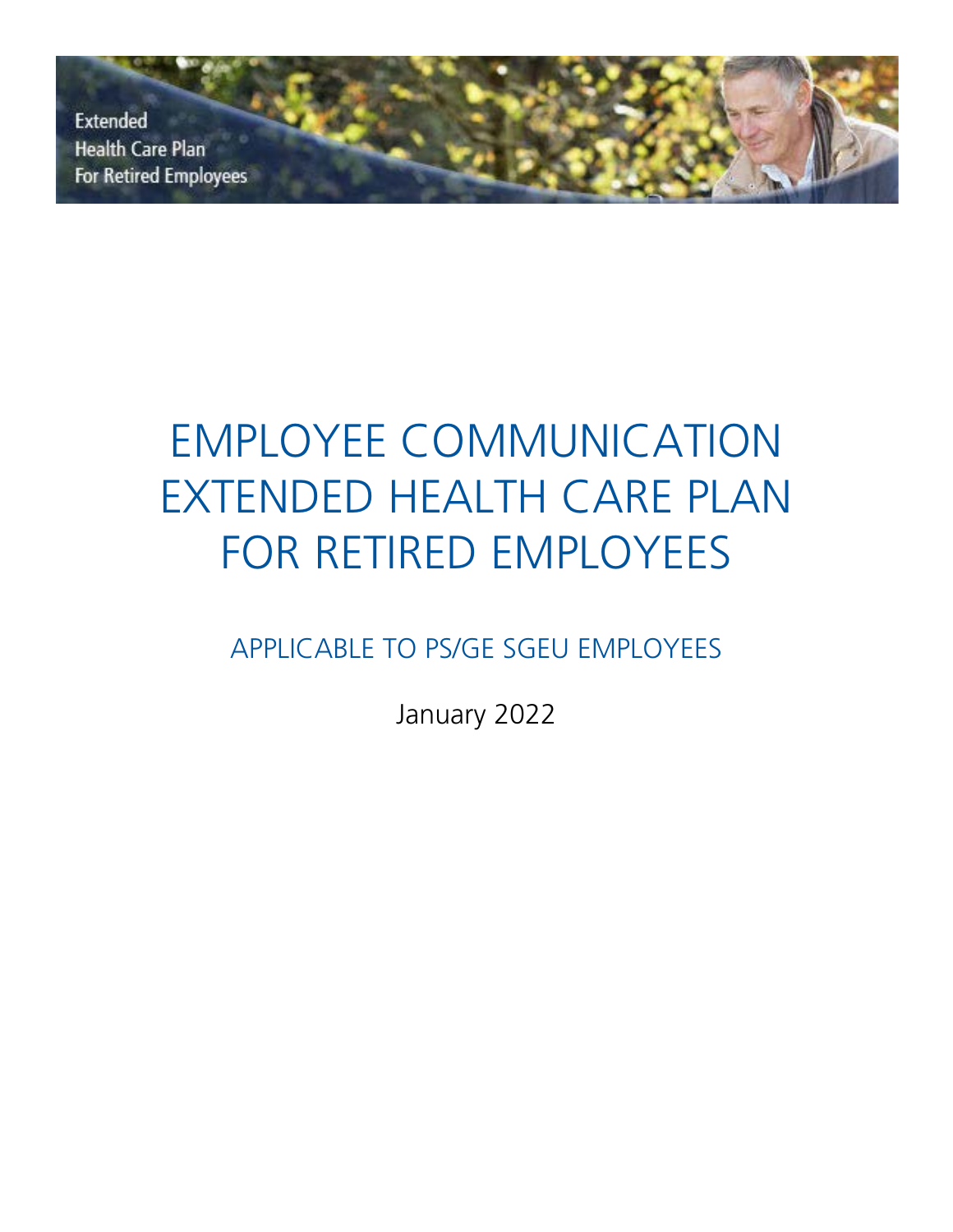The PS/GE SGEU Extended Health Care Plan for Retired Employees was introduced effective January 1, 2002. All in-scope PS/GE SGEU employees meeting the Definition of Retiree are eligible to enroll in plan.

## **Definition of Retiree**

A bargaining unit employee, and/or surviving spouse, who on or after October 1, 2000:

- a. ceases to be employed in the bargaining unit;
- b. is age 50 or more when employment ceases;
- c. if ceasing to be employed on or after January 1, 2002, has a minimum of eight years of service with the Executive Government of Saskatchewan;
- d. is in receipt of, or eligible to receive a pension or deferred pension from the Saskatchewan Pension Annuity Fund or the Public Service Superannuation Fund, Public Employees Pension Plan;
- e. was enrolled and participating in the Extended Health Plan for employees at the time of termination/retirement; and
- f. was not terminated for cause.

#### **Insurance Coverage**

The specifics ofthe insurance coverage are set out in the contract with the insurance carrier. The current contract is for the period **January 1, 2022 to December 31, 2022**. The following information describes but does not alter or replace the insurance coverage specified in the insurance contract.

As of July 1, 2021, the following enhancements where applied to the existing schedule of benefits for the SGEU Extended Health Care Plan for Retired Employees.

| <b>Hearing Aids:</b>              | S700 every 5 years             |
|-----------------------------------|--------------------------------|
| <b>Prescription Drugs:</b>        | $\frac{1}{2}$ \$2,300 per year |
| Chiropractor, Massage and Physio: | \$300 per year                 |
| Vision Care:                      | S200 every 2 years             |

In addition to the Extended Health Care Plan any SGEU members have the option to add the Dental Care plan enhancement. A member must be enrolled in the Extended Health Care Plan to participate in the Dental Care plan and their coverage level must be the same as their Extended Health Care level. (For example: single coverage level in Health Care will mean single coverage level in Dental.) Opting into the Dental Care Plan, must be done at the time of retirement.

Example, if a member opts-in for six months then chooses to opt-out, they are free to do so, BUT they cannot opt back in at a later date.

Example: If a member chose the Extended Health Care Plan for SGEU retirees BUT did not choose the dental option, they cannot opt in at a later date.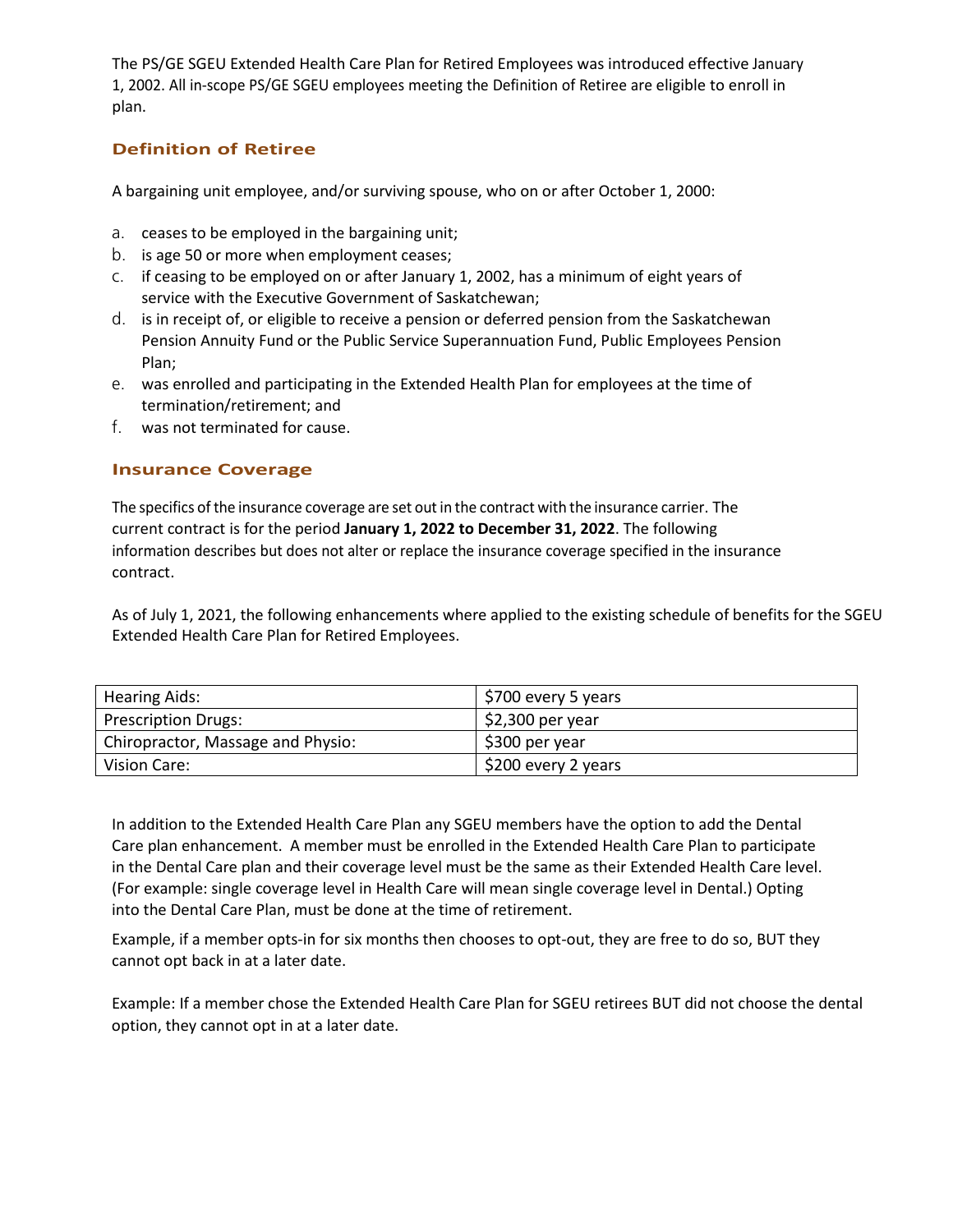The table below summarizes the Dental Plan coverage:

| PLAN <sub>1</sub>                         |                                      |                               |                                       |                                           |                                   |                    |                                                    |
|-------------------------------------------|--------------------------------------|-------------------------------|---------------------------------------|-------------------------------------------|-----------------------------------|--------------------|----------------------------------------------------|
| Deductible:                               | \$0.00                               |                               |                                       |                                           |                                   |                    |                                                    |
| Coinsurance:                              |                                      |                               |                                       |                                           |                                   |                    |                                                    |
|                                           | Major                                | Orthodontic                   |                                       |                                           |                                   |                    |                                                    |
| Basic/ Routine                            | Treatment                            | Treatment                     |                                       |                                           |                                   |                    |                                                    |
| 80%                                       | $0\%$                                | $0\%$                         |                                       |                                           |                                   |                    |                                                    |
| Maximums:                                 |                                      |                               |                                       |                                           |                                   |                    |                                                    |
|                                           | Major                                | Orthodontic                   |                                       |                                           |                                   |                    |                                                    |
| Basic/ Routine                            | Treatment                            | Treatment                     |                                       |                                           |                                   |                    |                                                    |
| \$1,500 per<br>year                       | N/A                                  | N/A                           |                                       |                                           |                                   |                    |                                                    |
| Fee Guide:                                | <b>Current Provincial Fee Guide</b>  |                               |                                       |                                           |                                   |                    |                                                    |
| <b>Covered Expenses:</b>                  |                                      |                               |                                       |                                           |                                   |                    |                                                    |
| Basic/Routine                             |                                      |                               |                                       |                                           |                                   |                    |                                                    |
| Examinations,<br>extractions,<br>fillings | Prophylaxis,<br>fluoride, x-<br>rays | Pit and<br>fissue<br>sealants | Endodontics,<br>root canal<br>therapy | Periodontics,<br>treatment of<br>the gums | Denture<br>relines and<br>rebases | Denture<br>repairs | Recall<br>examinations,<br>1 visit per 9<br>months |

The insurance plan includes coverage for the spouse and dependents. In the event of the death of the retired employee, coverage remains available to the surviving spouse and dependents.

In the event of the death of an employee who meets the Definition of Retiree at the time of death (prior to enrolment), the insurance coverage will be made available to the surviving spouse (and through the spouse's coverage the dependents).

## **Cost of Insurance and Method of Payment**

Premium costs for the insurance are subject to the terms of the insurance contract. A Joint Board of Trustees oversees the Plan and its administration.

For the period **January 1, 2022 to December 31, 2022**, the monthly premium costs are:

|        |          |         | Premium  |             | Premium   |
|--------|----------|---------|----------|-------------|-----------|
|        |          |         | Total    | Premium for | Total     |
|        |          |         | without  | Optional    | including |
|        | Premium  | Subsidy | Dental   | Dental      | Dental    |
| Single | \$94.60  | \$14.25 | \$80.35  | \$19.34     | \$99.69   |
| Couple | \$187.64 | \$28.50 | \$159.14 | \$33.22     | \$192.36  |
| Family | \$233.37 | \$35.65 | \$197.72 | \$33.22     | \$230.94  |

\*Premiums may be subject to provincial taxes where required by law. There is no difference in the dental premium rates between couple and family coverage.

Retirees/surviving spouses are required to pay plan premiums by pre-authorized payment from their bank account.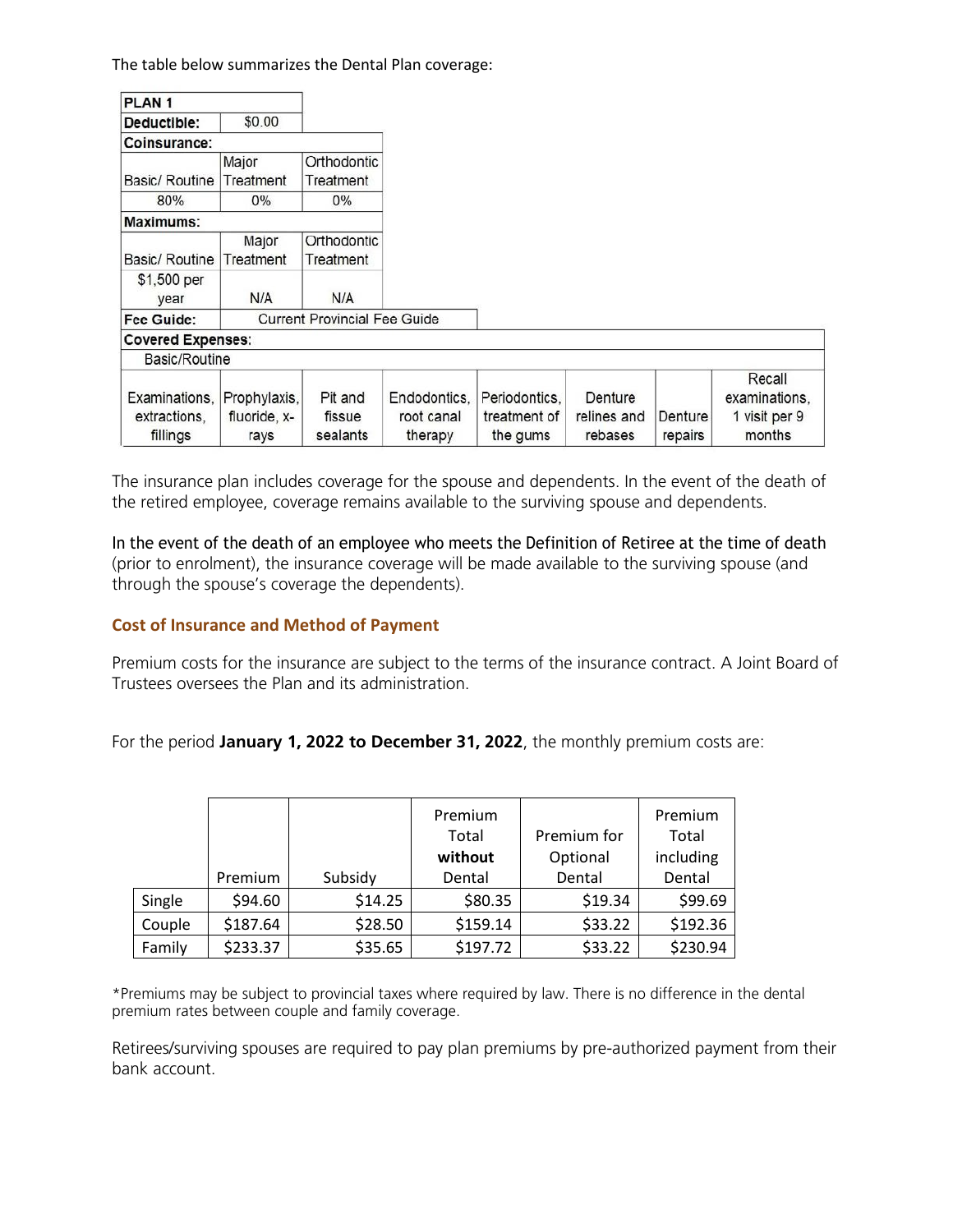#### **Enrolment**

Retirees/surviving spouses are allowed to enroll during a sixty (60) day period following termination of employment. The insurance contract for the period January 1, 2022 to December 31, 2022 provides that enrolment will occur without any medical test of insurability.

Enrolment must be at the same plan option (i.e., single, couple or family) as what was in effect under the employee plan immediately prior to retirement unless there has been a valid change to your family status. Valid family status changes are as follows:

- a dependent does not meet the definition of a dependent as defined by this plan;
- the death of a spouse or dependent; or,
- a divorce from your spouse.

In the event of a family status change resulting in your plan option being downgraded during the year (i.e., couple to single, family to couple or family to single), the premium rate for the downgraded option takes effect immediately.

**Note**: Employees on leave of absence immediately prior to termination of employment are eligible to enroll only if they were enrolled and participating in the SGEU Extended Health Care Plan for PS/SGEU Employees at the time of termination/retirement.

Retirees/surviving spouses, who become eligible January 1, 2022, or after, are to be provided with a plan booklet, enrolment form, Pre-Authorized Payment Application Form and a copy of this Employee Communication document by their Human Resource Service Centre, and must sign an Acknowledgement Form.

Eligible retirees/surviving spouses who do not enroll in the plan during the sixty (60) day period will not be allowed to enroll in the plan at a later date.

## **Re-employment in Executive Government Following Enrolment in the Plan**

If an employee had previously enrolled in the PS/GE SGEU Extended Health Care Plan for Retired Employees and is subsequently rehired, their retiree coverage (subject to continued payment of premiums) can be suspended once they are enrolled in the employee plan. When they again terminate employment, a new enrolment checklist will be completed and, if enrolled in the employee plan atdate of termination, they will again be eligible to apply for the retiree plan.

## **Additional Facts**

- Fee Guide is based on retiree's province of residence if specific coverage details are required its best to contact Canada Life at 1-800-957-9777 to confirm this information once the plan is set up.
- Scaling covered at 6 units per 12 months.
- Recall Services (including limited oral exams, limited periodontal exams, polishing & fluoride) 1
- visit per 9 months.
- Prophylaxis is cleaning of the teeth by a dentist or dental hygienist, including removal of plaque, materia alba, calculus, and extrinsic stains; done as a preventive measure for control of gingivitis.